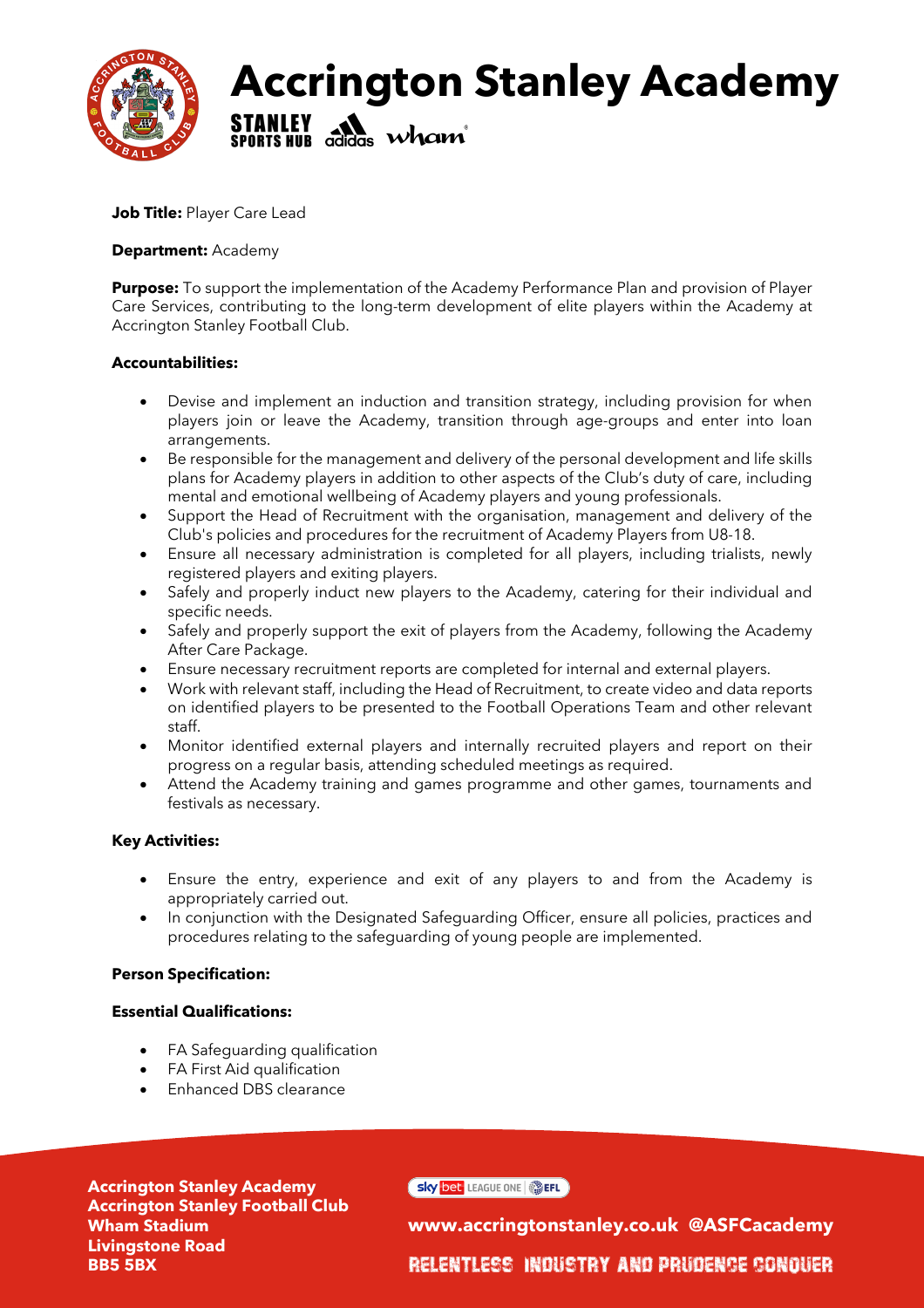

## **Accrington Stanley Academy STANLEY A Wham**

## **Knowledge, Skills and Experience:**

- Excellent communication skills
- A working knowledge and understanding of Player Care and Player Development
- Competence in all MS Office packages with experience of recording and reporting information
- Experience of dealing with minors and an excellent understanding of Child Protection and Safeguarding procedures including the relevant clearances for individuals.
- An understanding of the EFL Youth Development rules and regulations
- A comprehensive understanding of the Elite Player Performance Plan (EPPP)

### **General Information:**

The employee must at all times carry out their duties with due regard to the Accrington Stanley Football Club policies and procedures.

The employee must ensure a positive commitment towards equality and diversity by treating others fairly and not committing any form of direct or indirect discrimination, victimisation or harassment of any description and to promote positive working relationships between all internal and external stakeholders.

### **Safeguarding:**

Accrington Stanley Football Club is committed to safeguarding and promoting the welfare of children and young people and expects all staff and volunteers to share this commitment. This role involves the supervision of and working with children and young people. The role will require CRC check through the DBS and clearance for work in football by the FA. As the role is exempt from the Rehabilitation of Offenders Act 1974, the applicant must disclose all previous convictions including spent convictions.

#### **Equality, Diversity and Inclusion:**

Accrington Stanley Football Club's commitment to equality, diversity and inclusion is to confront and eliminate discrimination whether by reason of age, gender, gender assignment, sexual orientation, marital status or civil partnership, race, nationality, ethnicity (race), religion, ability or disability, pregnancy or maternity and to encourage equal opportunities (Protected Characteristics, Equality Act 2010).

Employees of Accrington Stanley Football Club must ensure a positive commitment towards equality, diversity and inclusion by treating others fairly and not committing any form of discrimination, victimisation or harassment of any description and to promote working relationships between all internal and external stakeholders.

**Accrington Stanley Academy Accrington Stanley Football Club Wham Stadium Livingstone Road BB5 5BX**

Sky bet LEAGUE ONE

**www.accringtonstanley.co.uk @ASFCacademy** Relentless Industry and Prudence Conquer